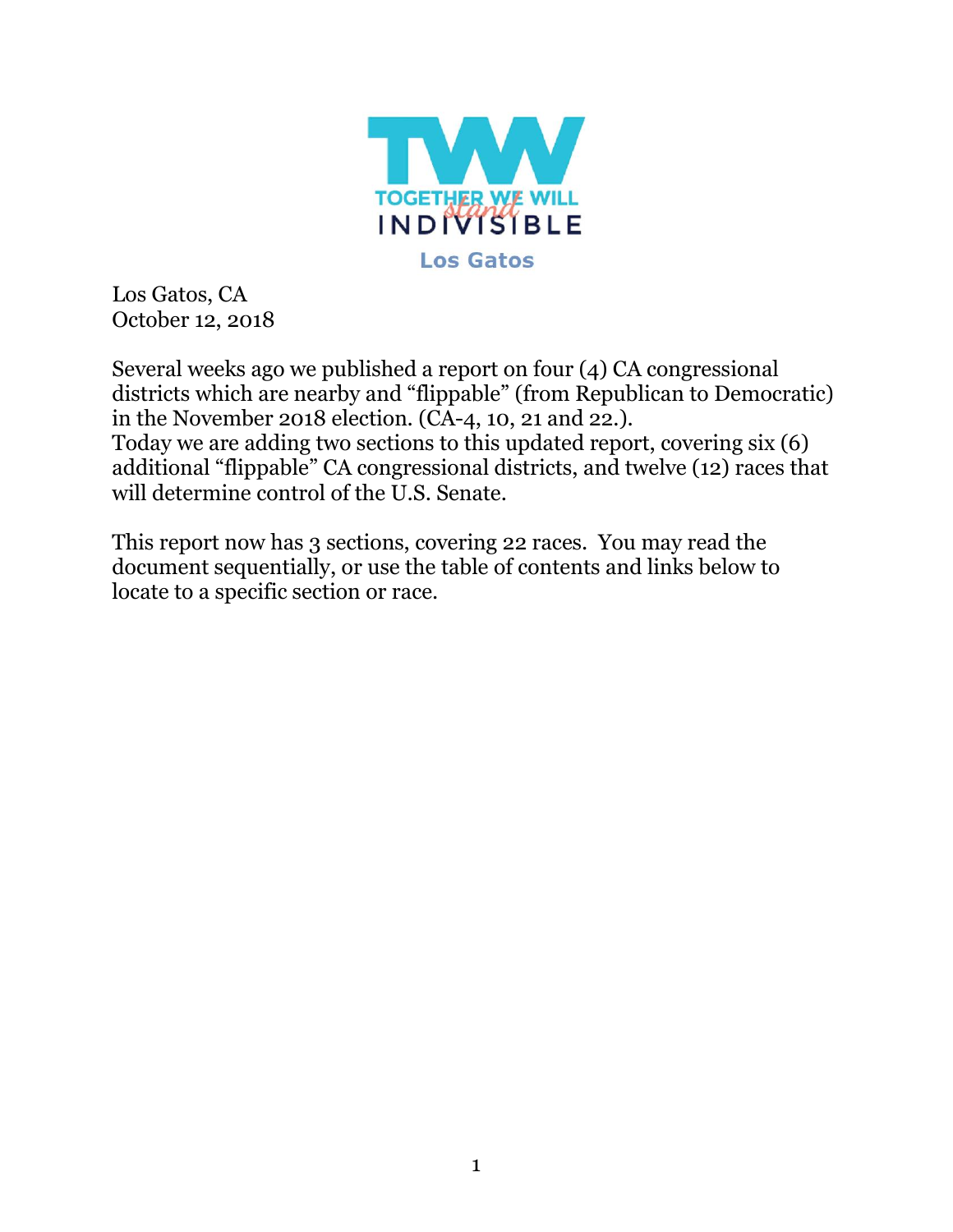# **Contents**

| CA-25 (parts of Los Angeles and Ventura Counties)  10           |
|-----------------------------------------------------------------|
| CA-39 (parts of Los Angeles, Orange, San Bernardino Counties)11 |
|                                                                 |
|                                                                 |
|                                                                 |
|                                                                 |
|                                                                 |
|                                                                 |
|                                                                 |
|                                                                 |
|                                                                 |
|                                                                 |
|                                                                 |
|                                                                 |
|                                                                 |
|                                                                 |
|                                                                 |
|                                                                 |
|                                                                 |
|                                                                 |
|                                                                 |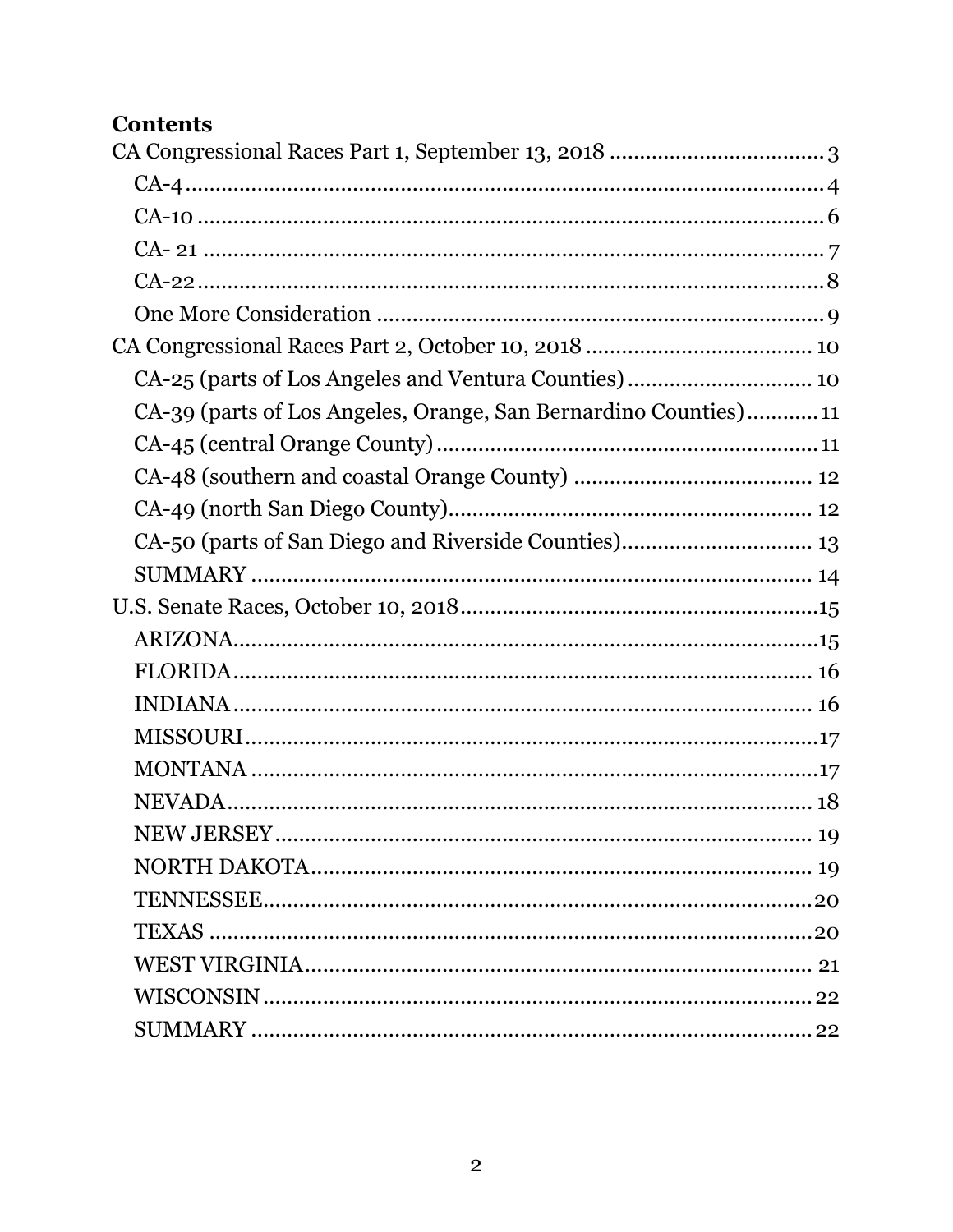### <span id="page-2-0"></span>**CA Congressional Races Part 1, September 13, 2018**



Los Gatos, CA September 13, 2018

Dear Friends:

As we hurtle toward the mid-term elections lyrics of a forty-year-old rock song keep running through my head –

> I went home with the waitress The way I always do How was I to know She was with the Russians too?

 I was gambling in Havana I took a little risk Send lawyers, guns and money Dad, get me out of this

 I'm the innocent bystander Somehow I got stuck Between the rock and the hard place And I'm down on my luck

 Now I'm hiding in Honduras I'm a desperate man Send lawyers, guns and money The shit has hit the fan

(Warren Zevon, "Lawyers, Guns and Money," 1977)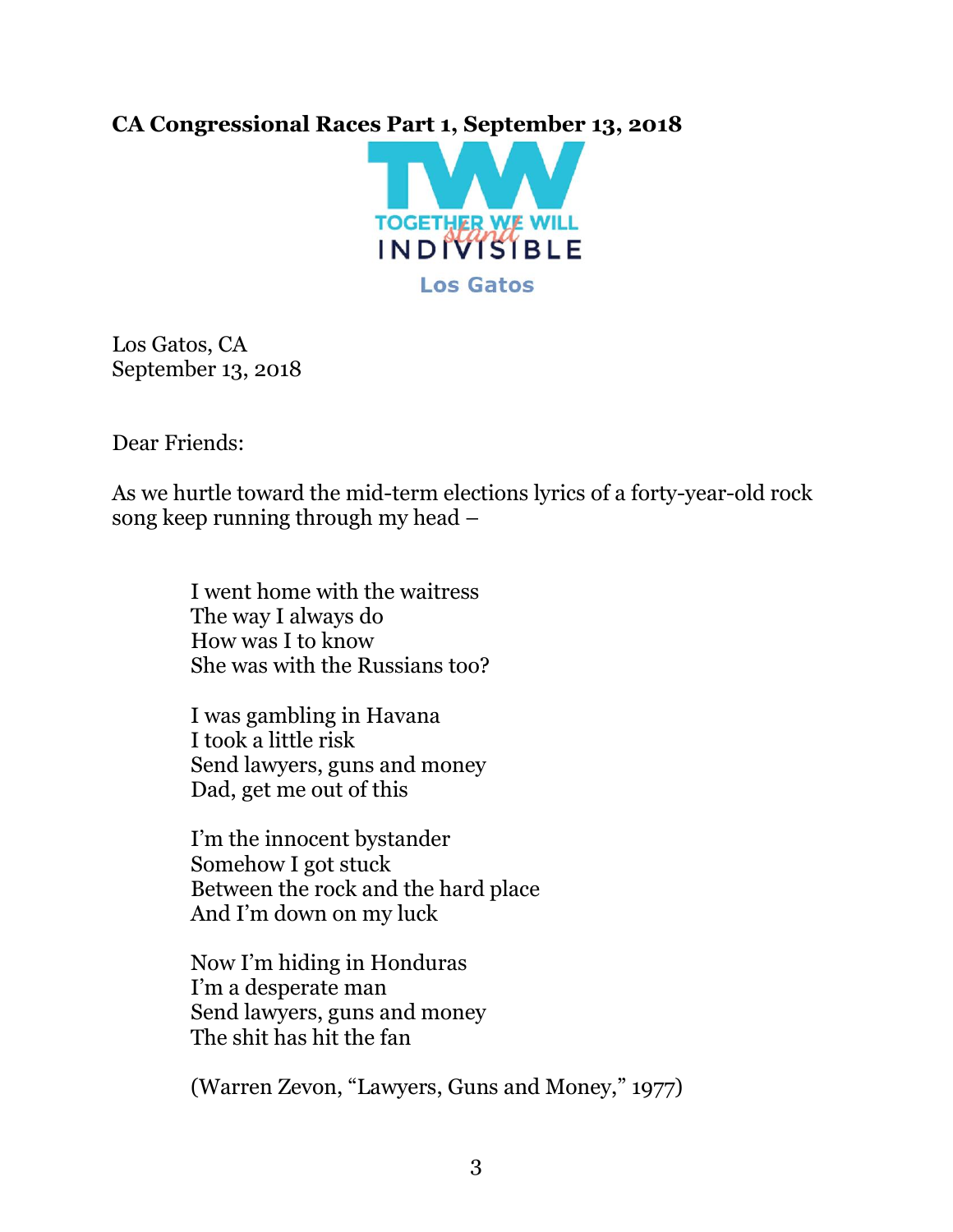I'm apparently trying to tell myself something. I'm a pacifist who doesn't own any firearms – can't be the guns.

I've already sent a lawyer (me)………………..so it must be the money.

We have sent money to four nearby congressional candidates who have a shot at unseating anti-democratic, pro-trump incumbents…and encourage you to do the same. Congress has got to start behaving responsibly..

Below are listed the four congressional campaigns we have contributed to, and will continue to support.

Each of the Democratic challengers in these districts shares a number of characteristics. They are not professional politicians, having left successful careers to pursue office for the first time. They have strong personal and family ties to the districts in which they are running. They have eschewed PAC (political action committee) money in funding their campaigns, in favor of individual citizen contributions. And they have largely been ignored (until very recently) by national Democratic organizations, and dismissed by the "pundit class." (I encourage you to read their bios.) But all four challengers, in our view, have a real shot in November, for the reasons set forth below…..

### <span id="page-3-0"></span>**CA-4**

This is a congressional district that embraces the central Sierra counties, from Truckee in the north to Mariposa in the south. **Jessica Morse** is the challenger, Tom McClintock the incumbent republican. Morse is in her late thirties, has left a career at the defense department (civilian employee) and USAID (having served in Afghanistan) and returned to her family home near Truckee to run for political office for the first time. McClintock is a professional politician (since college) – literally a "carpet bagger" - having served multiple terms in the state assembly and senate (from two different counties), and in the U.S. Congress (from what is now CA-4) for a number of terms, though he has never lived in his district, has no family ties to it, rents an apartment in Elk Grove (south of Sacramento and well outside the district), and rarely visits the district (avoiding town hall meetings and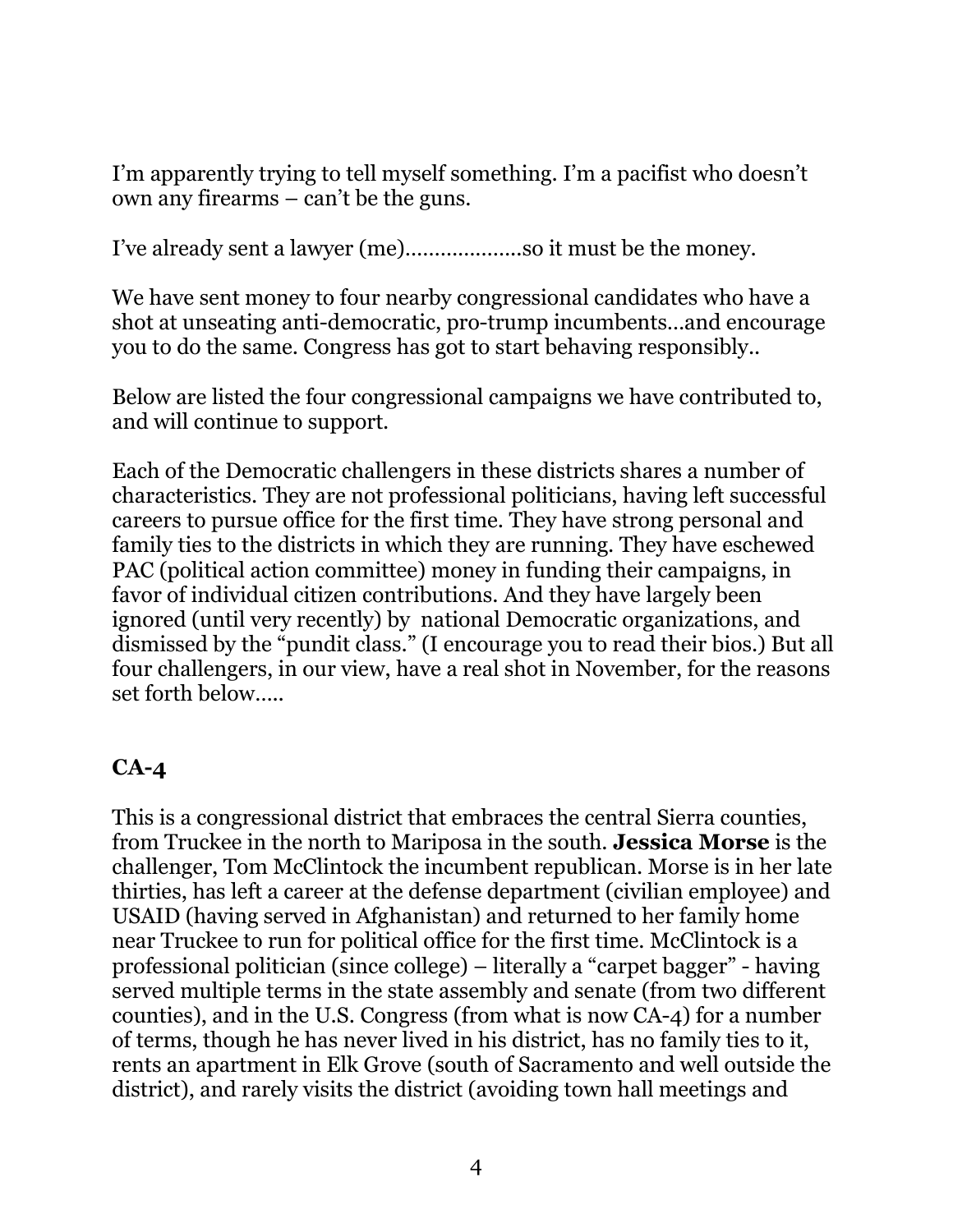constituent contact). McClintock enjoys strong financial support from outof-state and from the national republican party.

Morse has received little support from the national Democratic party (none until after she won the June primary), yet she has managed to raise \$1.45 million for her campaign, \$1.37 million from individual donors…a remarkable achievement. She has spent months visiting, literally, with every county and municipal elected official in the district who will meet with her, and is focused on issues of interest within the district, rather than "hot-button" national issues. She has about \$500,000 on hand for the final push to election day. She has amassed a very long list of endorsements from local politicians throughout the district. (McClintock has received \$1.2 million in campaign contributions, and has held about \$670,000 for the final 60-day push.)

Pundits and professional horse-race analysts are calling the district for the republicans. We disagree. Here's why:

- Horse-race models look at party registration, anticipated turn-out based on prior elections, and the trump/Clinton split in 2016. Those models ignore the unusual energy for the 2018 mid-terms, and the energy and enthusiasm of candidates like Morse. We are impressed by her remarkable grassroots fund-raising (everyone who sent her \$5 will turn out to vote), and her impressive array of local endorsements.
- Her youth (coupled with her campaign energy) will likely break the turn-out predictions of the horse-race models, and in CA particularly we don't believe that the trump vote in '16 will be a good predictor for this mid-term.
- McClintock has failed to respond to district needs in the wake of devastating wildfires of the last two years, and is widely distrusted in the district. (We have a home in Mariposa and our republican friends are completely fed-up with him.)

Send **Jessica Morse** money: **[www.morse4congress.com](http://www.morse4congress.com/) Jessica Morse for Congress 1079 Sunrise Avenue, Suite B-275 Roseville, CA 95661**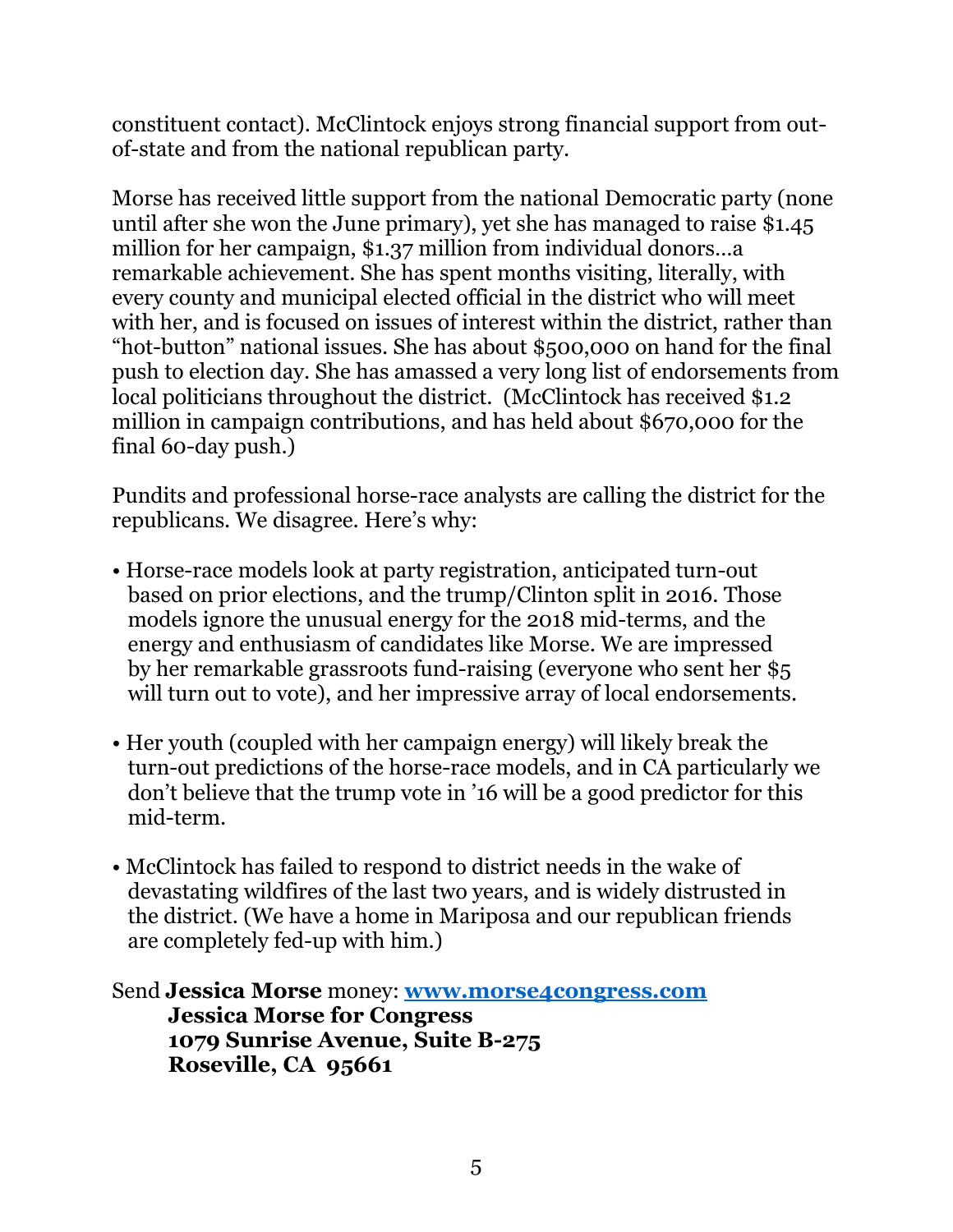……she has a solid shot at unseating McClintock.

### <span id="page-5-0"></span>**CA-10**

This congressional district sits in the north San Joaquin Valley –and includes Modesto, Manteca, Tracy and Turlock**. Josh Harder** is the challenger – in his late thirties and new to politics, coming from an early career in venture capital. He was born and raised in the district, and his family still resides there. Jeff Denham, the incumbent, is from a wealthy agricultural family on the south edge of the district in Paso Robles. He is a pretty standard issue republican/trump enabler, though has supported DACA legislation. In 2016 the district went solidly for Clinton, and Denham's re-election was razor-thin.

The Democratic national machine weighed-in before the primary and inserted their own candidate in an already crowded Democratic primary field – Michael Eggman (who had run in 2016) – and pumped significant money into his campaign, but Harder out-polled Eggman almost 2 to 1. Now the national Democratic Party has endorsed Harder and tendered some support. Harder is holding sixteen town halls throughout the district (one a week) from July through October…….Denham has a long history of avoiding constituents and will continue to do so.

Harder has raised \$2.5 million for the campaign, and has \$1.0 in reserve for the last 60 days. He has taken some, but not a lot, of PAC money - 94% of his funding is from individual contributions. Denham has raised \$3.45 million, and holds \$2.4 million in reserves. His largest source of funds – national republican political action committees - approaches \$2.0 million.

Even national horse-race pundits rate the District a "toss-up" in November.

We think more money for an increased ground-game for Harder will push him over the top. His policy positions align with his district, it's a matter of turning out the vote.

Send **Josh Harder** money: **[www.harderforcongress.com](http://www.harderforcongress.com/) Harder for Congress**

**P.O. Box 4426 Modesto, CA 95352**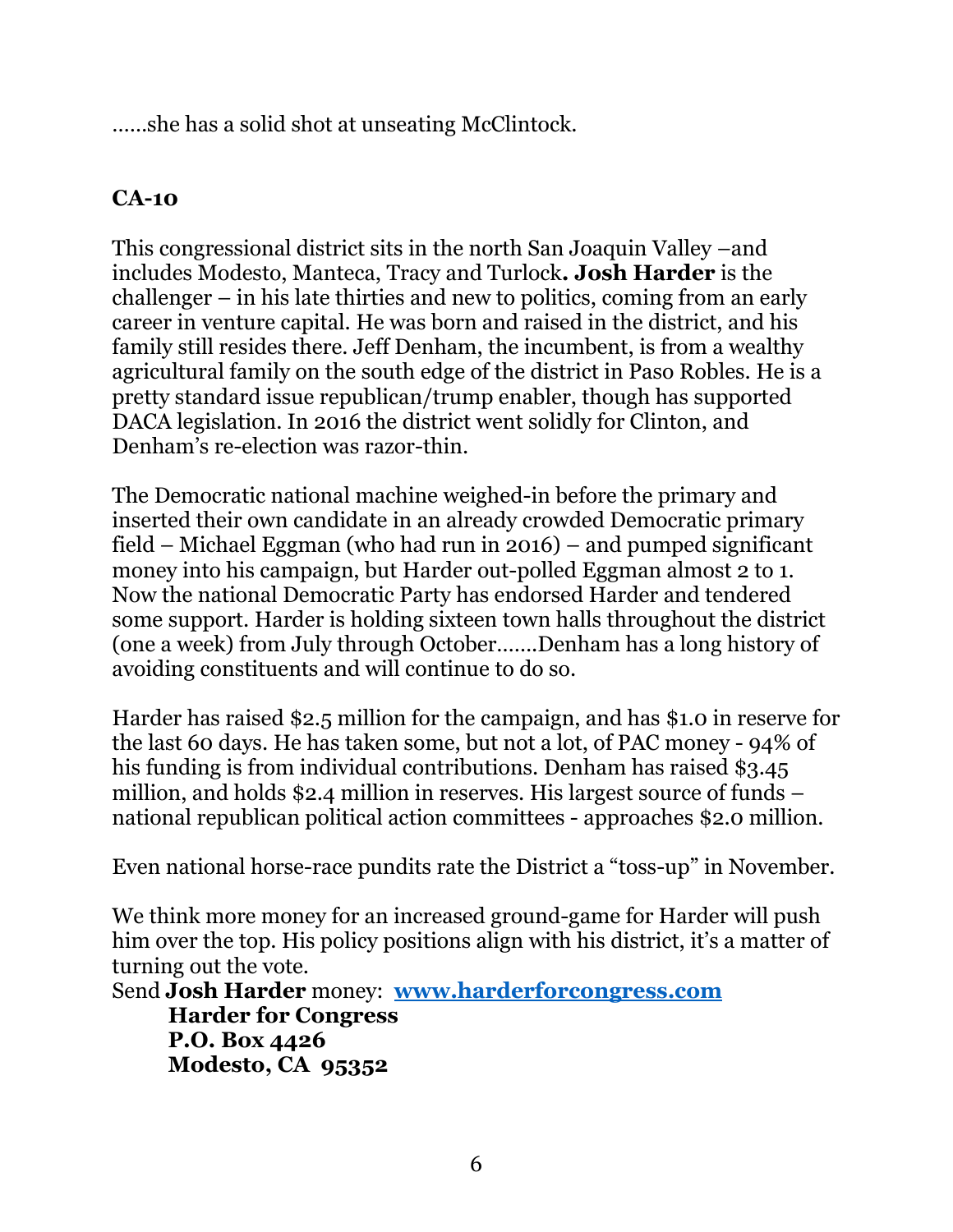#### <span id="page-6-0"></span>**CA- 21**

This district is in the south-central San Joaquin Valley – including Kings, Tulare, and parts of Fresno and Kern counties. **T.J. Cox** (a local businessman and first-time office seeker) is the challenger. David Valadao is the republican incumbent.

It is an odd district in several ways – 71% of the district is Hispanic, and only 19% white. Clinton carried the district 55% to 39% in 2016. Yet they keep returning the incumbent congressman, Valadao, to congress (first elected in 2012) by significant margins. Hispanic voter turn-out is traditionally quite low, especially for mid-term elections. (This is a district that Mi Familia Vota- an organization we have supported – has targeted for Latino voter registration and turn-out in 2018.)

Our suspicion is that in recent years the district's congressional races have suffered from a lack of interest by the local Democrats – lackluster candidates and poor funding. In contrast, Cox seems to be an energetic candidate who has raised significant funds. Cox owns a number of local businesses, and has worked for years in the charitable sector on housing and healthcare. He has raised \$1.3 million thus far, and holds \$950,000 in reserve for the final 60 days of the campaign. He has not sought PAC money, and individual campaign contributions account for \$820,000 of his \$1.3 million in funding. His business contributors are largely locally owned small businesses.

Valadao has raised \$2.3 million from the usual suspect list of defense contractor/finance industry corporate interests (BofA, AT&T, Northrup, Chevron, Lockheed Martin, Koch Industries…it's a long list. His significant PAC contributors are Koch Bros and John Bolton…) A reliable republican anti-tax, all-business, right-wing vote every time, bought and paid for…..Valadao holds \$1.6 million for this final round of campaigning.

National horse-race pundits (Cook, FiveThirtyEight) judge this race a "lean republican." FiveThirtyEight (as of August 30) projects Valadao drawing 51.5% of the vote, Cox 48.5%. This is another race in which turn-out means everything. A slight uptick in Hispanic turn-out can do it. **T.J. Cox** needs money to get this done…send it.

**[www.tjcoxforcongress.com](http://www.tjcoxforcongress.com/) T.J. Cox for Congress**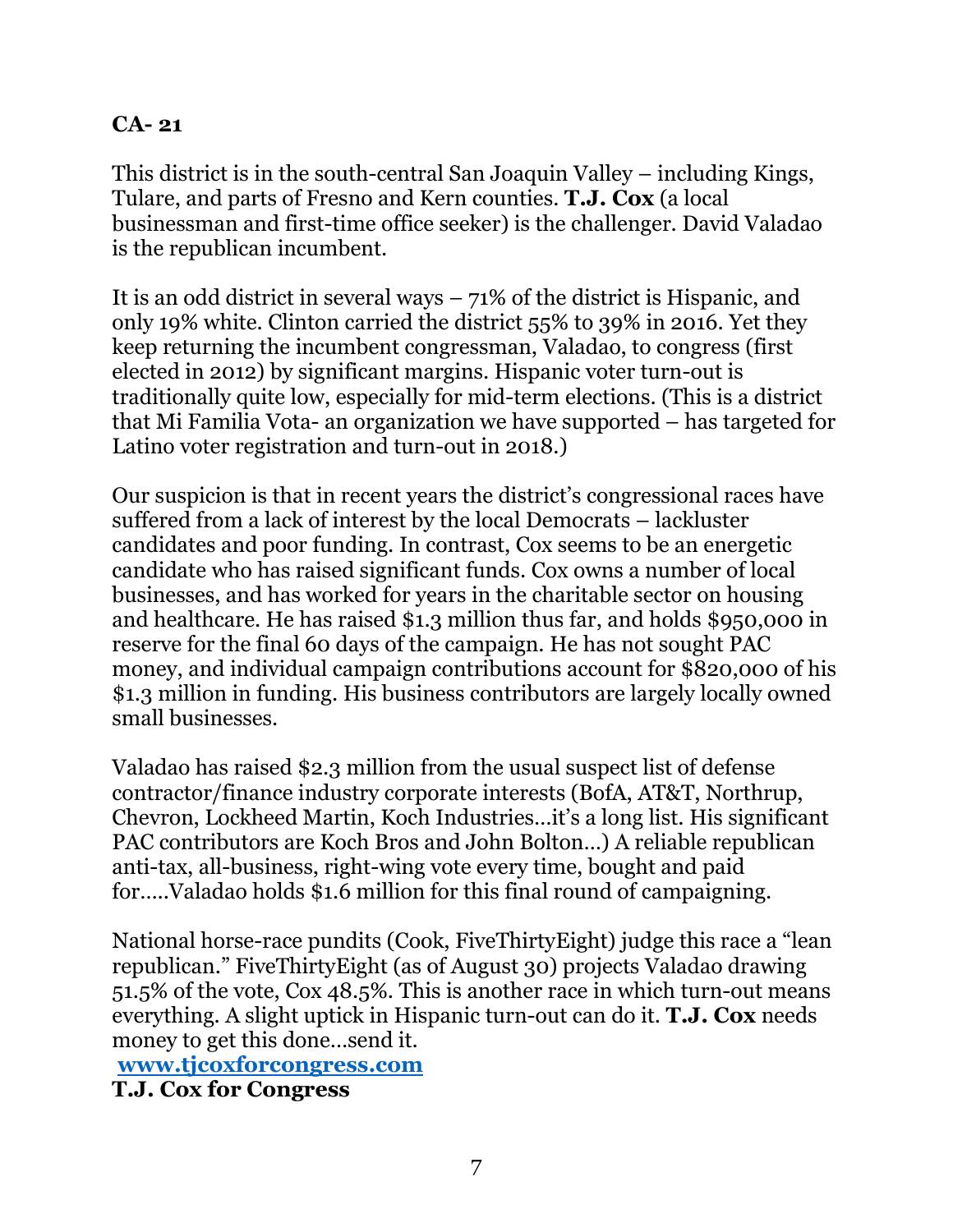#### **P.O. Box 804 Selma, CA 93662**

## <span id="page-7-0"></span>**CA-22**

This notorious district is currently represented by Devin Nunes, and embraces most of Fresno and Tulare counties, including the cities of Fresno and Visalia.

The challenger is **Andrew Janz** (deputy district attorney from Fresno, in his late thirties). The incumbent, Nunes - the treasonous, lying, duplicitous, boot-licking trumpette who needs no introduction – has been given \$7.4 million for this campaign – largely from out-of-state interests and national republican PACS. He rarely visits the district, meets with constituents or holds town halls. The largest area newspaper, the Fresno Bee (an old-line republican publication) has been withering in its criticism of Nunes – accusing him of being unpatriotic, un-American and incompetent…no endorsement coming from there. But the national democratic party has all but abandoned Janz, largely because the district voted heavily for trump, and registers republican. National pundits call the district "safely republican." These two groups have conceded too easily in our view. (In June, Public Policy Polling (PPP) showed voters favoring Nunes 49% to 41% with 10% undecided…and news of recent weeks has probably closed that gap.)

Janz is bright, able and energetic. His fund-raising has eschewed PAC money and focused on individual local contributors. He has raised \$2.9 million…a staggering sum without much national support of any kind, and we think demonstrates the strength of his appeal to voters in the district. (\$2.825 million of his campaign funds have come from individual donors!) Janz holds \$1.1 million for the last 60 day push. (Nunes has \$6.1 million in the bank.)

This district is 45% Hispanic, 42% white, and includes a substantial student population at Fresno State.

In our view Janz needs significant Hispanic and student turn-out on election day. That coupled with continuing embarrassments from trump and Nunes himself (Mueller?) – along with continuing withering criticism from the Fresno Bee – can push **Andrew Janz** over the top.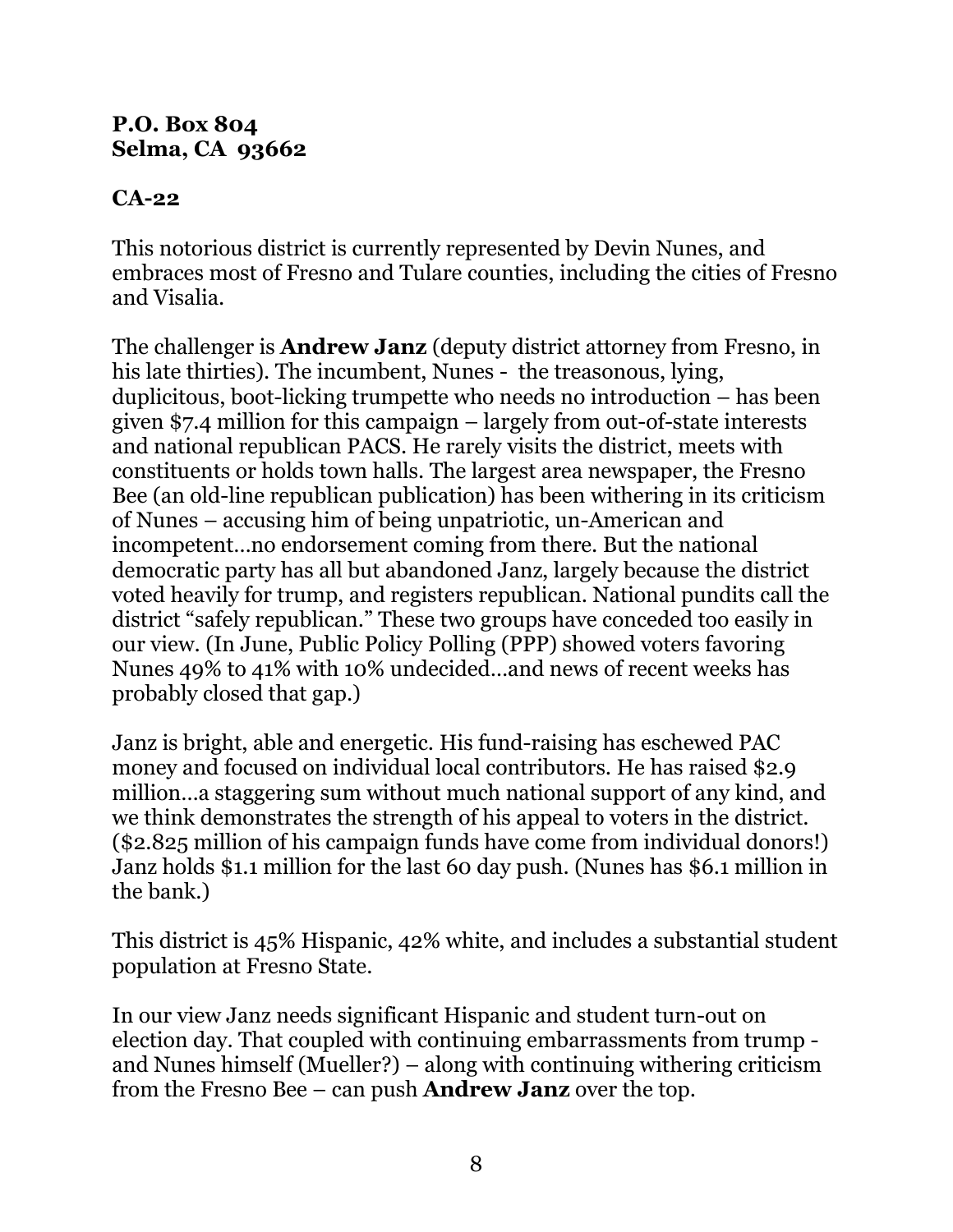Pick up the slack where the Democratic party has dropped the ball….send money. **[www.andrewjanzforcongress.com](http://www.andrewjanzforcongress.com/) Andrew Janz for Congress 2037 W. Bullard Avenue, #334 Fresno, CA 93711**

#### <span id="page-8-0"></span>**One More Consideration**

In addition to the above, please consider donating **to Mi Familia Vota**. **<https://www.mifamiliavota.org/where-we-are/california/> Mi Familia Vota 5228 E. Pine Avenue Fresno, CA 93727**

This organization registers Latino citizens in California (and Colorado, Arizona, Texas, Florida and Nevada), and they focus on getting youth civically engaged. They are boots on the ground. We need them…so…

"…send….money…..The shit has hit the fan……"

John W. Elliott, on behalf of Electoral Advocacy Together We Will/Indivisible – Los Gatos

Note: Campaign finance data from OpenSecrets and/or Ballotpedia.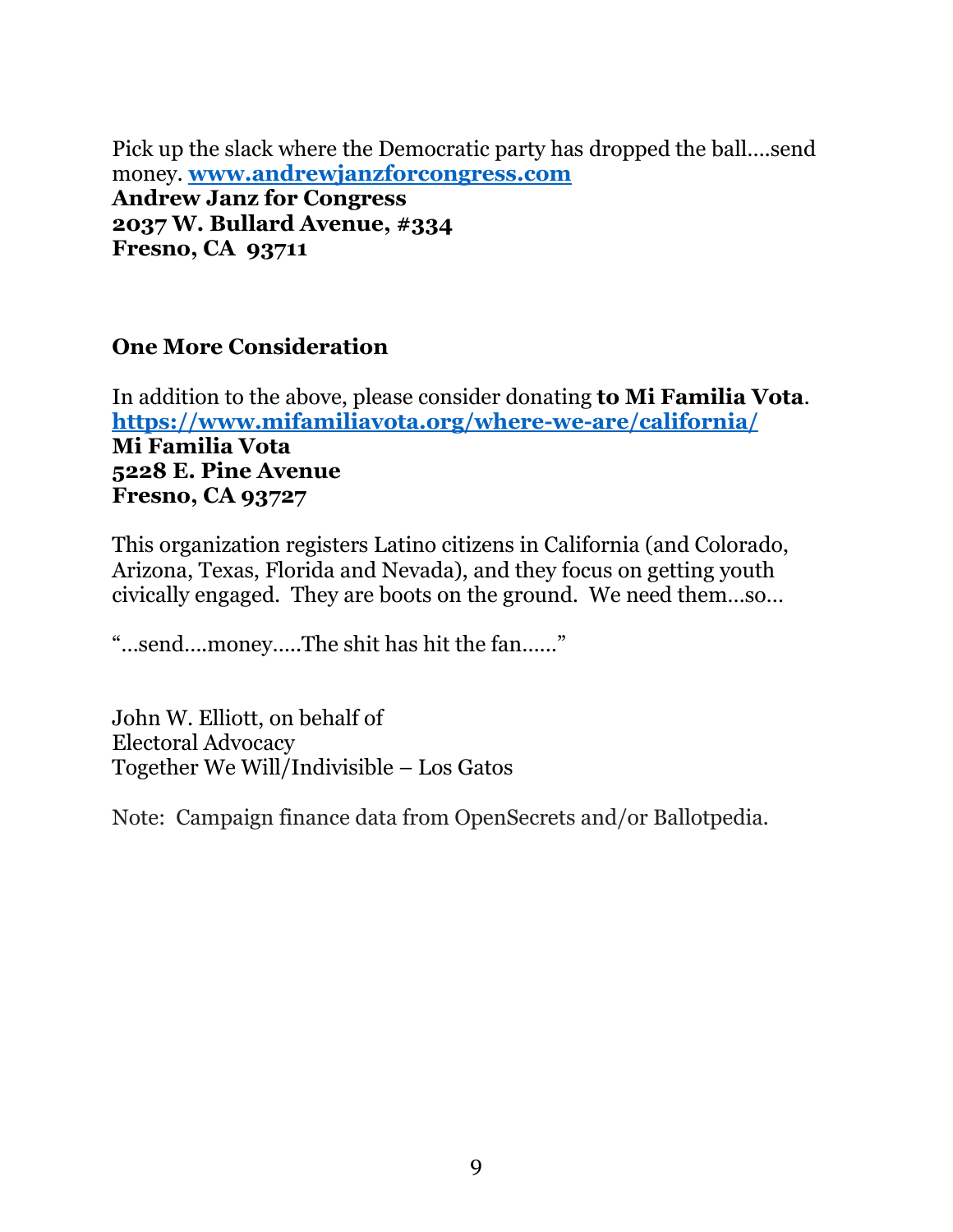### <span id="page-9-0"></span>**CA Congressional Races Part 2, October 10, 2018**



#### **THE 'OTHER' CA HOUSE RACES (and what you can do to help)**

Several weeks ago we published a report on four (4) CA congressional districts which are nearby and "flippable" (from Republican to Democratic) in the November 2018 election. (CA-4, 10, 21 and 22.)

Since that time we have been asked for a listing of other CA districts which are "flippable," and what we can do from here in Los Gatos to help – so we have created this report as a supplement to our earlier fund-raising letter.

There are six (6) districts in the state (in addition to the above) which are currently held by Republicans, or are 'open,' that have Democratic candidates who are within striking distance of election. The status of those races, and the candidates' financial circumstances, are set forth below, as well as recommendations on how to assist them.

As indicated in our earlier report on competitive Senate races, all of these campaigns can be donated to through ActBlue [\(www.actblue.com\),](http://www.actblue.com)/) just be sure you indicate that your contribution is a one-time donation for this election cycle.

### <span id="page-9-1"></span>**CA-25 (parts of Los Angeles and Ventura Counties)**

Status: Steve Knight (R) is the incumbent. Katie Hill (D) is his opponent. Polling has been close – a Siena College poll in mid-September has Knight up by 2%points; a Los Angeles Times poll on October 4 put Hill ahead by 4% points. (Both polls sampled 500-600 voters.)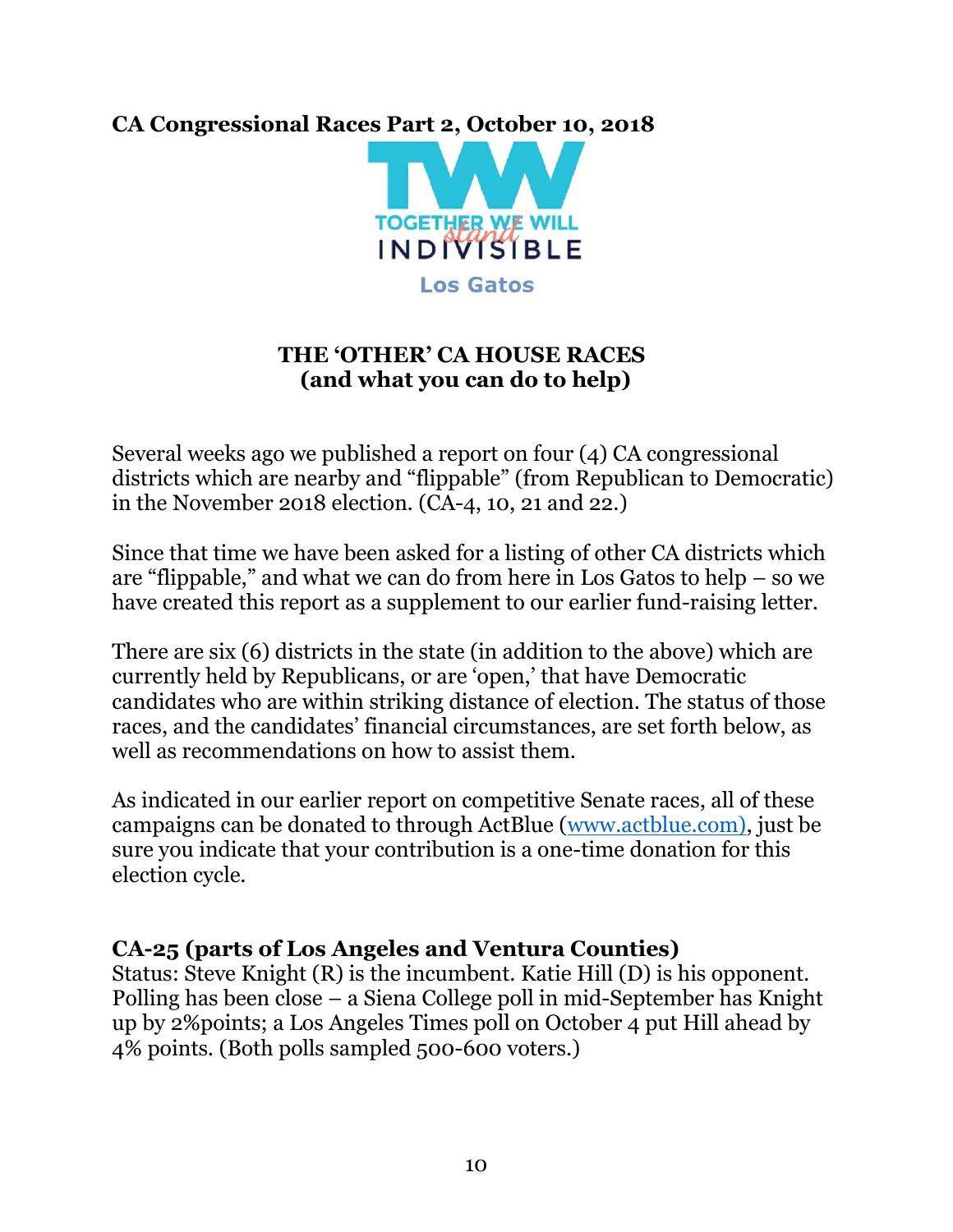Money: Hill has raised \$2,450,000 and had \$850,000 in reserve at last reporting. Knight raised \$1,700,000, with a reserve of \$1,300,000. (The Democratic primary was hotly contested and expensive.) The 'polling class' (Cook, Sobato etc.) rate this race a 'toss-up.'

Recommendations: Send money. Help Hill get out the vote. The district is 46% white, 35% Hispanic, and 8% Asian. Clinton carried the district by 7% points in 2016, and Obama has endorsed Hill.

[www.katiehillforcongress.com](http://www.katiehillforcongress.com/)

661-505-1054

### <span id="page-10-0"></span>**CA-39 (parts of Los Angeles, Orange, San Bernardino Counties)**

Status: Congressman Ed Royce (R) has retired, so the seat is open. Clinton carried the district by a 51.5% to 42.9% margin in 2016. Gil Cisneros is the Democratic candidate, Young Kim the Republican. Only two polls have been reported: Monmouth University showed Young up by 4% in September, and a Democratic poll showed Cisneros up by 11% in August. (Both with small sample sizes.)

Money: At last reporting Cisneros had raised \$5,500,000 to Kim's \$1.300,000. Cisneros spent all but \$750,000 in a heavily contested Democratic primary. Kim reported \$300,000 cash on hand in midsummer.

Recommendations: The 'polling class' (Cook, Sobato) rates the district a 'toss up.' Obama has endorsed Cisneros. Send money…these last few weeks will likely be expensive. And help get out the vote.

 [www.cisnerosforcongress.com](http://www.cisnerosforcongress.com/) 657-234-0272

# <span id="page-10-1"></span>**CA-45 (central Orange County)**

Status: This race pits incumbent Mimi Walters (R) against Katie Porter (D). The district favored Clinton by 5% points in 2016. CA-45 is 55% white and 21% Asian.

Polls: Five polls have been done since August, and show a very close race. The earliest poll showed Walters up 1%, while subsequent polls have favored Porter from 1% to 5%. (Sample sizes have all been about 500 voters.) The polling has largely been done by Democratic leaning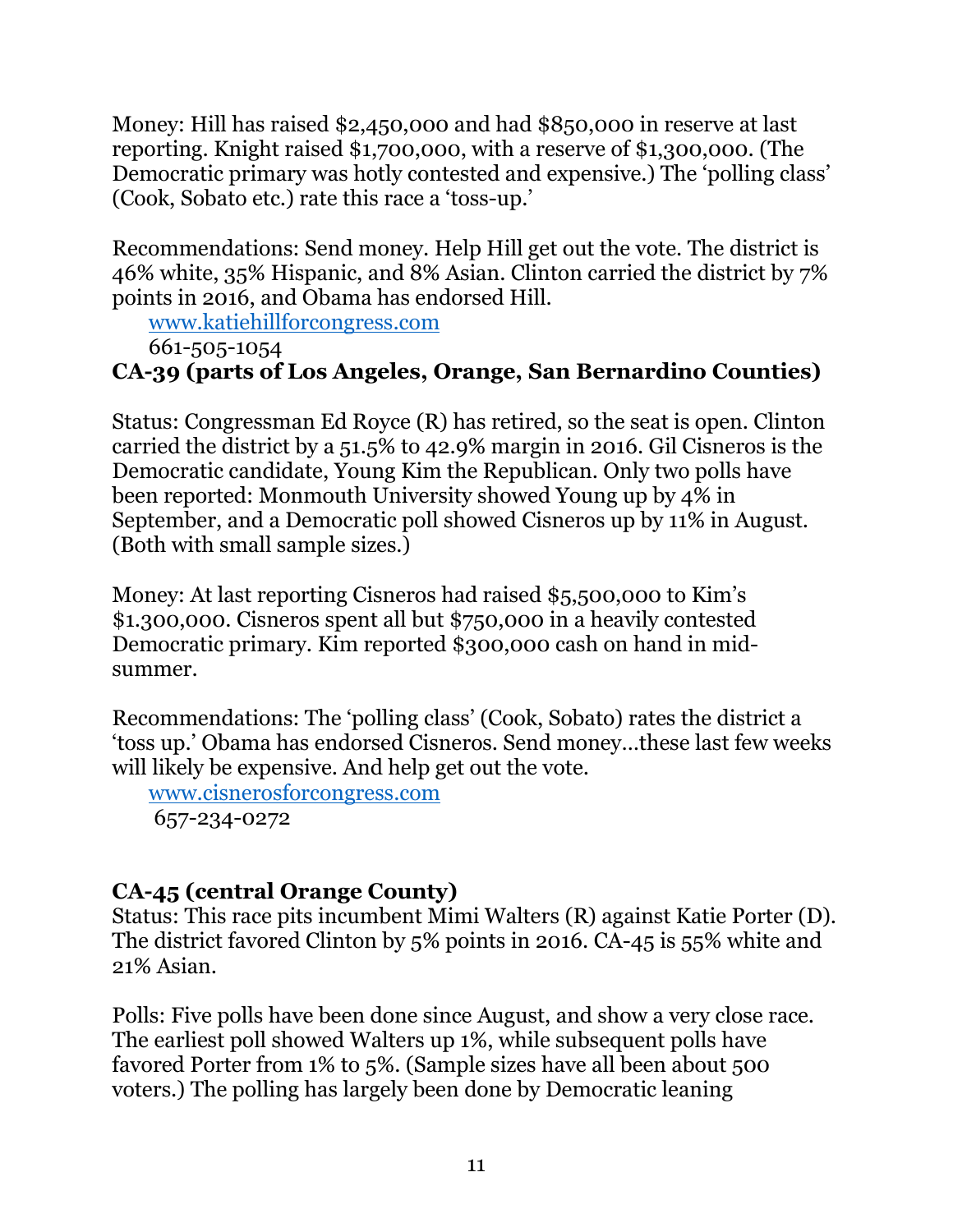organizations, save for the last (September 25) which was done for the New York Times, and showed Porter up 5%, but with 8% in the district undecided. The national Republican Party has targeted this district and is spending very heavily, as are a number of affiliated PACs.

Money: Porter has raised \$2,000,000 but spent \$1,300,000 in an expensive primary. Walters has raised \$3,000,000 and at last report had \$1,500,000…twice the reserve reported by Porter.

Recommendations: Cook and Sabato rate this race a 'toss-up.' Porter needs money for this final push to election day – for advertising and to get out the vote. SEND MONEY. And volunteer to help get out the vote. It's an educated suburban district and many voters cannot be pleased with the Republicans and their kavanaugh confirmation performance.

 [www.katieporter.com](http://www.katieporter.com/) 949-236-7207

### <span id="page-11-0"></span>**CA-48 (southern and coastal Orange County)**

Status: The incumbent is Dana Rohrbacher (R), infamous for being "Putin's Favorite Congressman." His opponent is Harley Rouda (D). Clinton won this district in a squeaker, 47.9% to 46.2% in 2016. Obama has endorsed Rouda. (Cook and Sabato rate the district a 'toss-up.')

Polls: Three reported polls since July show the race to be a dead heat. The most recent (September 23 for the Los Angeles Times) shows each candidate polling at  $48\%$  with only  $4\%$  undecided. (Sample size  $-$  600.)

Money: Rouda has raised \$3,100,000, but a very expensive primary has left him with \$482,000 in reserves at the time of most recent reporting. Rohrbache has raised \$1,800,000, and has reported reserves of \$480,000.

Recommendations: Rouda NEEDS MONEY. Send money…then volunteer to get out the vote.

 [www.harleyforcongress.com](http://www.harleyforcongress.com/) 657-345-5296

### <span id="page-11-1"></span>**CA-49 (north San Diego County)**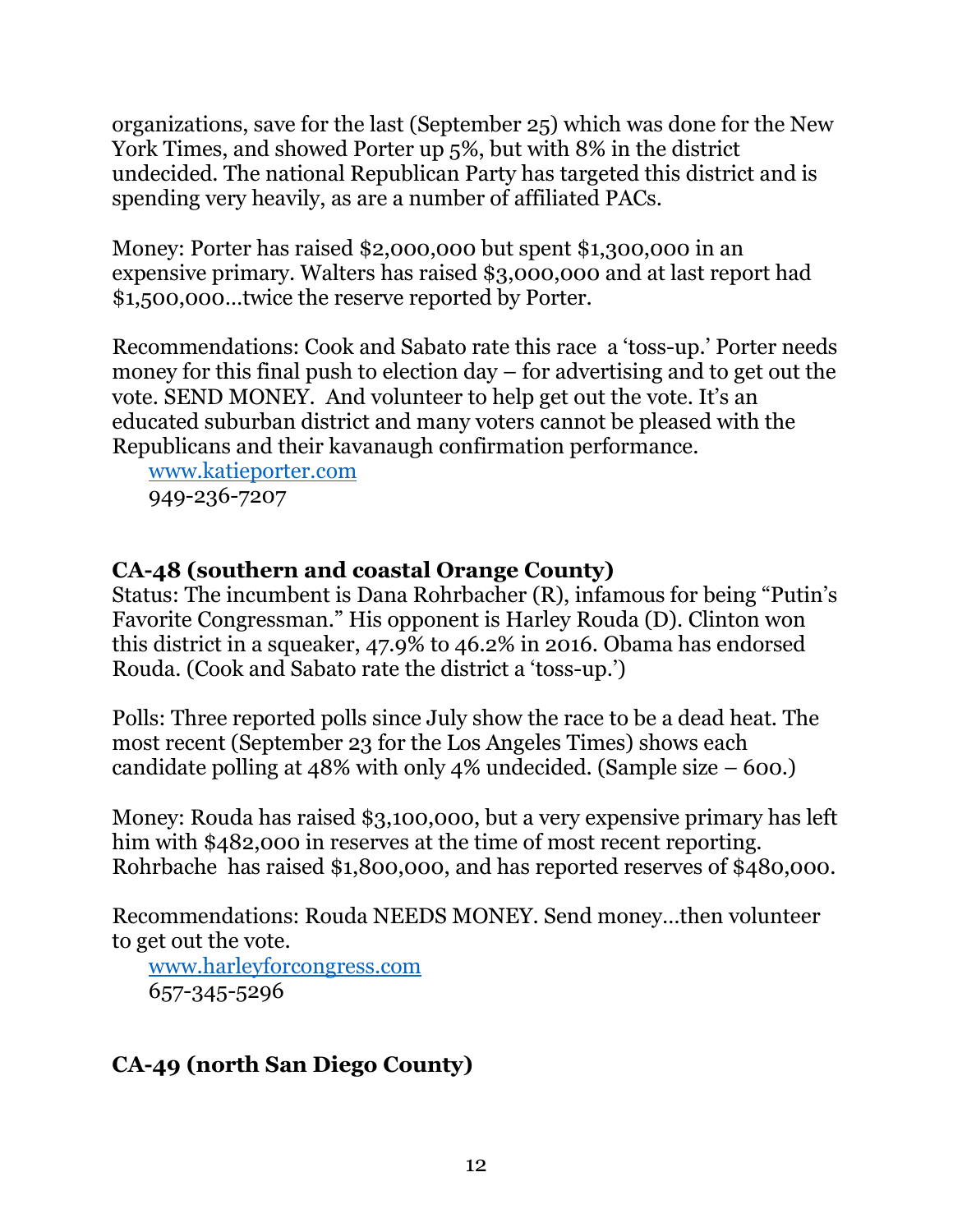Status: This is an 'open' seat – Darryl Issa has retired and will not run for re-election. Mike Levin (D) is opposed by Diane Harkey (R). The district favored Clinton by 7% points in 2016. Obama has endorsed Levin.

Polls: Only three polls have been published for this district since June. Levin was up 3% point in June, down 3% in July. The most recent poll, by UC Berkeley, shows Levin up by 14%. (September 23)

Money: Levin's primary was expensive. He had raised \$2,500,000 at last reporting, but spent \$1,700,000 through the primary, and has \$850,000 in reserve. Harkey has raised only \$700,000, and at last reporting showed \$170,000 in reserve.

Recommendations: Help Levin get out the vote.

 [www.mikelevin.org](http://www.mikelevin.org/) 760-622-3394

### <span id="page-12-0"></span>**CA-50 (parts of San Diego and Riverside Counties)**

Status: Duncan Hunter, Jr. (R) is the incumbent. (Yes, that Duncan Hunter who is under felony indictment and waiting trial…) He is opposed by Ammar Campa-Najjar (D). Hunter has undertaken an incredibly racist advertising blitz against Campa-Najjar, in this district which is 59% white and 30% Hispanic. Obama has endorsed Campa-Najjar,

Polls: Three polls have been published since August, with Hunter leading in each – by 8%, 15% and 2%. (And yes, all were taken after he was indicted for felony campaign violations! Let's hope it just takes a long time for the news to travel to Riverside…..)

Money: Hunter reports having raise \$848,000 and spent \$1,200,000, with \$352,500 'cash on hand.' (No wonder he's been indicted.) Campa-Najjar has raised \$1.050,000, but has only \$280,000 in reserve at last report.

Recommedations: SEND MONEY. Campa-Najjar needs to fight back against Hunter's racist attacks. You can also help him get out the vote. It looks like a longshot….but let's hope the Pony Express has delivered those newspapers about the indictment…or Hunter throws another drunken fit on an airplane. (Yes, he has done that, too.)

[www.campacampaign.com](http://www.campacampaign.com/)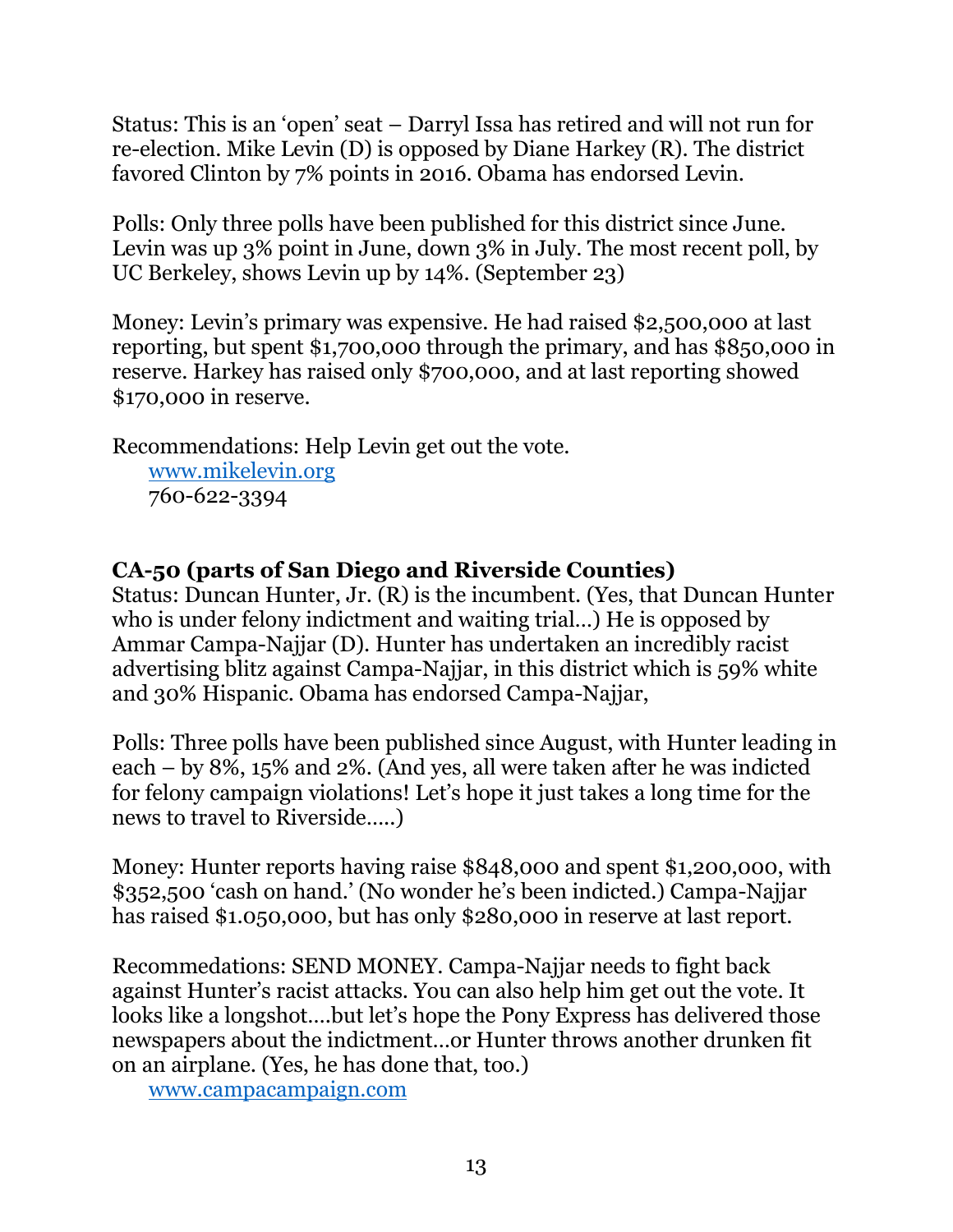760-654-5059

#### <span id="page-13-0"></span>**SUMMARY**

SEND MONEY TO: KATIE HILL (CA-25) GIL CISNEROS (CA-39) KATIE PORTER (CA-45) HARLEY ROUDA (CA-48) AMMAR CAMPA-NAJJAR (CA-50)

SEND HELP: to all of the above, plus MIKE LEVIN (CA49)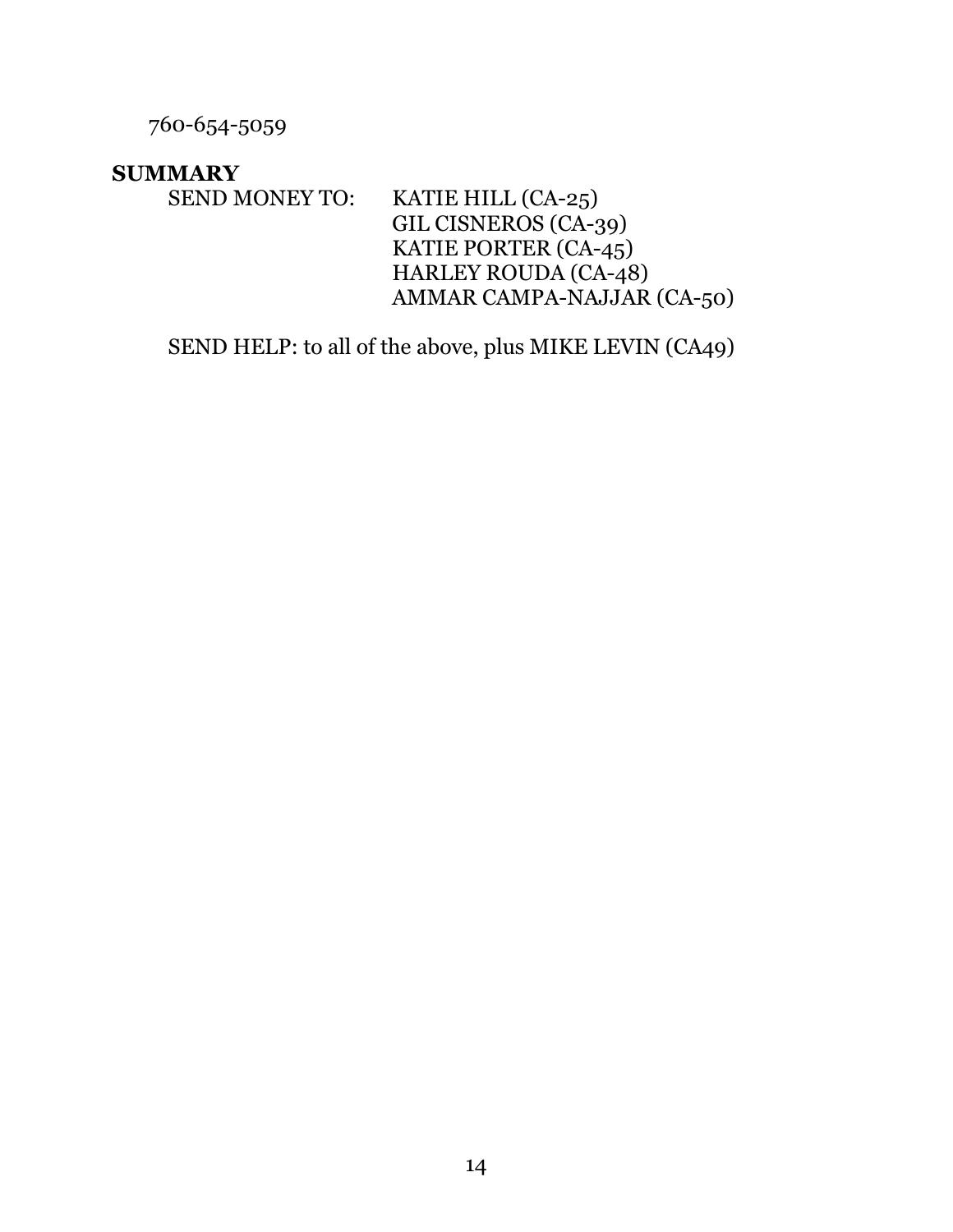#### <span id="page-14-0"></span>**U.S. Senate Races, October 10, 2018**



#### **SENATE RACES TO WATCH KEYS TO FLIPPING THE SENATE**

According to several sources there are a dozen (12) Senate races which will determine whether or not the Senate remains in Republican control, or will transition to a Democratic majority in 2018. These contests are listed below (in alphabetical order by state), with summaries of polling and funding data, and suggestions for how you can help the Democratic candidate in each race. (The most recent polling data is from September. Funding data is several weeks old, dating to August, and is based on FEC filings reported by OpenSecrets.)

NOTE: Campaign contributions can be made easily through the ActBlue website – [www.actblue.com.](http://www.actblue.com/) Be sure to indicate that yours is a one-time contribution for this election cycle, since the site default seems to be to a monthly pledge.)

### <span id="page-14-1"></span>**ARIZONA**

This is an open seat, now occupied by Jeff Flake (R), who is retiring. Kyrsten Sinema (D) is opposed by Martha McSally (R).

POLLS: Recent polling shows a very close race, and polling has been extensive. (Suffolk, NBC, CNN, Reuters, Fox and ABC among others, in September alone.) Polling sample sizes are small (500 to 1000) and samples selected using varying criteria. In seven (7) September polls Sinema has led in five (5) (average lead 3%), McSally in two (2) (average lead 2%).

MONEY: The national Republican Party has targeted this race. At last report Sinema had raised \$10,500,000, and held \$2,500,000 in reserve for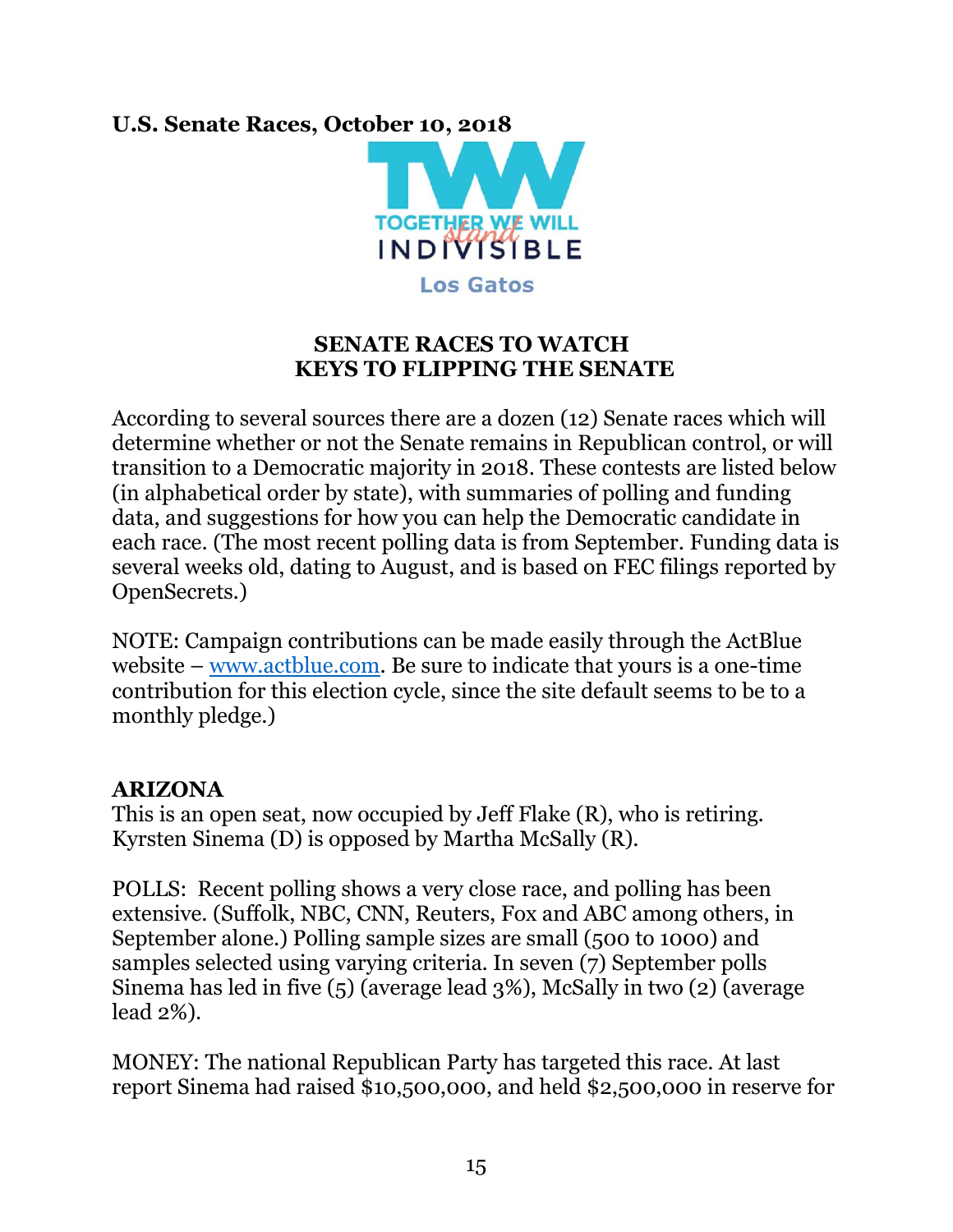the final weeks of the campaign. McSally had raised \$7,600,000 and held \$1,900,000 in reserve.

RECOMMENDATIONS: Send money. And help get out the vote…….. [www.kyrstensinema.com](http://www.kyrstensinema.com/) 480-526-7070

#### <span id="page-15-0"></span>**FLORIDA**

Bill Nelson (D) is the incumbent. Rick Scott (R), current Florida governor, is the challenger. This is a 'must hold' seat for the Democrats. It is another contest that has been targeted by the national Republican Party.

POLLS: Polling is close. (Another Senate seat which is extensively polled, but most often by local pollsters with private sponsors). Five (5) September polls show Nelson leading in four (4), and one tie (at 47% each). Nelson's average poll lead has been about 2.5%. Poll sample sizes have run from about 800 to 2300. It looks like turn-out will be the key for the Democrats.

MONEY: Nelson had raised \$19,700,000 at last reporting. Scott \$8,600,000. Nelson had \$14,600,000 on hand for his final push. Scott \$3,300,000.

RECOMMENDATIONS: It doesn't look like Nelson needs funds, but can use help in getting out the vote.

 [www.nelsonforsenate.com](http://www.nelsonforsenate.com/) 239-334-7760

### <span id="page-15-1"></span>**INDIANA**

Joe Donnelly (D) is the incumbent, and Mike Braun (R) is the challenger. This is another 'must hold' Democratic Senate seat. Another targeted seat by the national Republican Party.

POLLS: Five (5) polls in August and September show Donnelly ahead in four (4), and Braun in one (1). (Fox News in early September had Braun up 2%.) Donnelly's polling average is up about 3.5% on Braun, with the most recent poll (Fox News) showing Donnelly up by 2%, with 16% undecided.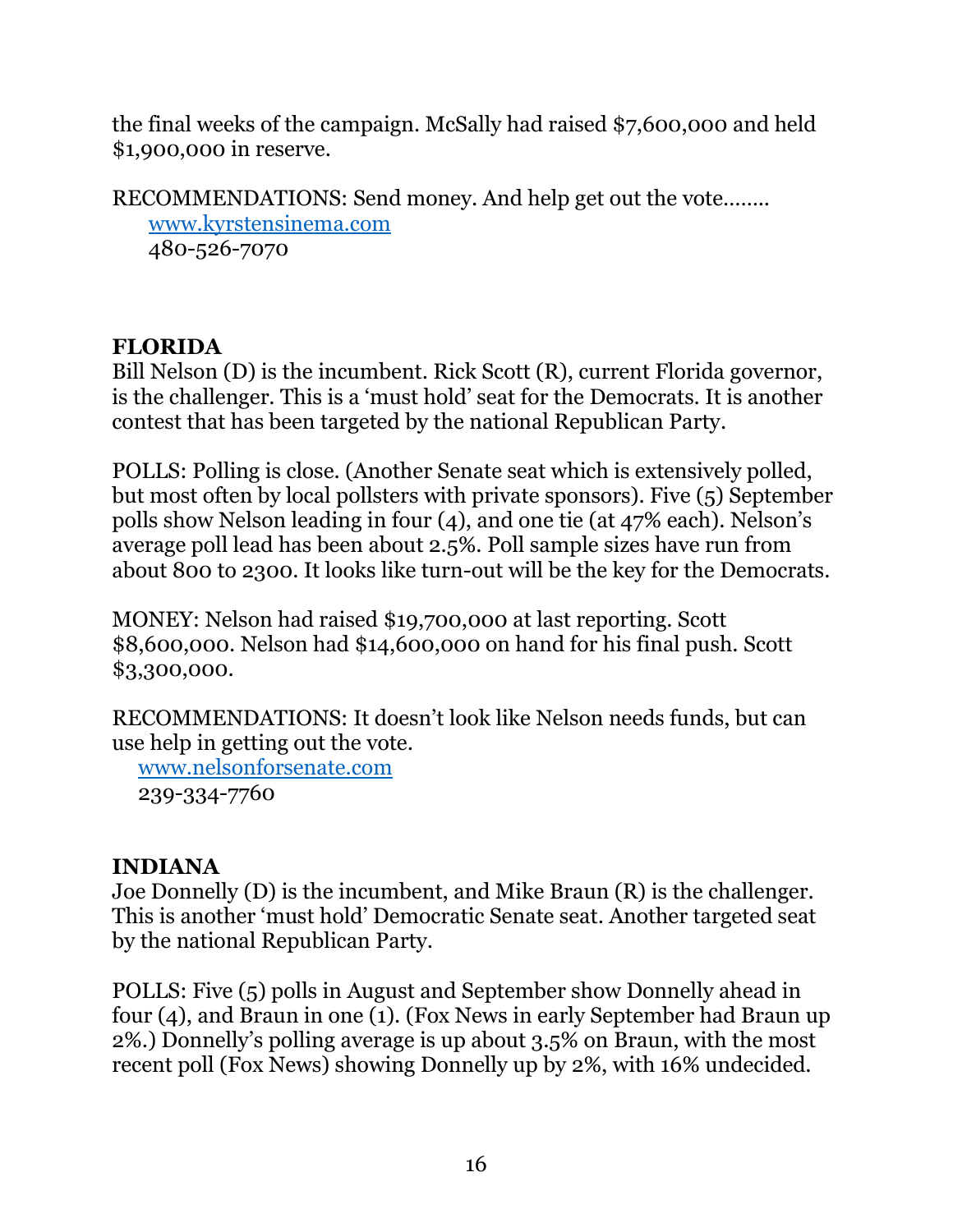MONEY: This race lags behind in campaign finance reporting (most recent is July), but Donnelly had out-raised Braun \$11,500,000 to \$8,250,000. Donnelly at that time had \$6,400,000 in reserve to Braun's \$1,100,000.

RECOMMENDATIONS: Given Indiana's Republican track record and registration advantage, the national party thinks they can take this seat. So……SEND MONEY…..and help get out the vote.

 [www.joeforindiana.com](http://www.joeforindiana.com/) 317-231-7108

### <span id="page-16-0"></span>**MISSOURI**

Claire McCaskill (D) is the incumbent, Josh Hawley (R) the challenger. Another 'must hold' for the Democrats. And another race that the national Republican Party has targeted, and which is the subject of substantial PAC and dark money attacks on McCaskill.

POLLS: Perhaps the most frequently polled Senate race, with thirteen (13) polls available since August, eleven (11) in September alone. Six (6) polls show Hawley with the lead (with leads of between 2% and 7%); four (4) have McCaskill leading, with spreads of between 2% and 3%. Three (3) polls show it dead even, with the most recent poll (Fox News, October 2nd) showing the race tied.

MONEY: McCaskill has raised \$22,400,000 and held \$6,600,000 in reserve at last reporting. Hawley raised \$5,300,000, with \$2,300,000 in reserve for the final push.

RECOMMENDATIONS: It doesn't look like McCaskill needs money, but getting out the vote will be crucial in this election. Younger voters and women need to storm the polls in Missouri. Help get those voters out....

 [www.clairemccaskill.com](http://www.clairemccaskill.com/) 314-918-8100

### <span id="page-16-1"></span>**MONTANA**

Jon Tester (D) is the incumbent, Matt Rosendale (R), the challenger. Another 'must hold' for the Democrats. Tester is a reasonably popular Senator in his home state, but the state leans heavily Republican.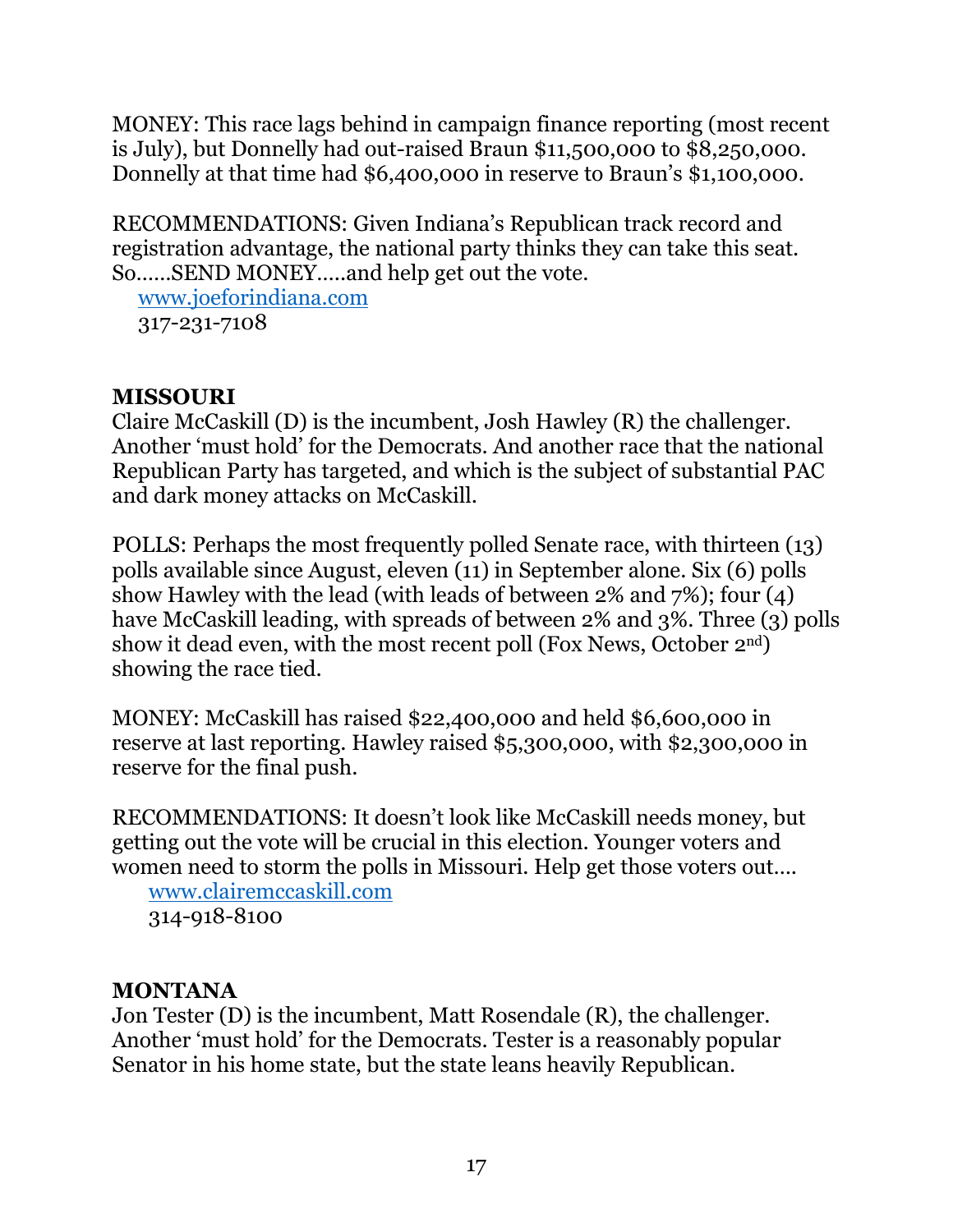POLLS: Six (6) polls are reported since July. (Four (4) in September.) Four of the six (4 of 6) show Tester with a lead of between 2% and 7%. One poll in August had Rosendale with a lead of 2%, and another in September showed the race tied. (Both of these polls were sponsored by the Republican Senatorial Committee.) It's a close raced by any measure which is somewhat worrying given the fund-raising disparity set forth below. (In the primary election in July 115,000 Democrats voted for Tester, and 153,000 Republicans voted for four (4) Republican candidates.)

MONEY: Tester has raised \$14,000,000, and has \$6,100,000 in reserve. Rosendale raised \$2,000,000, and held \$640,000 in reserve for the final run.

RECOMMENDATIONS: It doesn't look like Tester needs money, but he does need to turn-out his voters. Contact the Tester campaign at [www.jontester.com](http://www.jontester.com/)

### <span id="page-17-0"></span>**NEVADA**

A key race for Democrats in attempting to regain a Senate majority. Jacky Rosen (D) is challenging incumbent Dean Heller (R). Heller is a vigorous trump backer, and was quite outspoken on the kavanaugh nomination. Another race that the national Republican Party has targeted.

POLLS: In five polls since August, Rosen has out-polled Heller on three occasions (3), with margins of 2, 4, and 5%. Heller has bested Rosen twice, with margins of 1 and 3%. The most recent poll (CNN), on September 29, showed Rosen up 47% to 43%. A very close race, where turn-out of young, women and minority voters will be crucial.

MONEY: Heller has raised \$10,700,000 (with lots more on the way) to Rosen's \$9,200,000. Heller had \$5,800,000 on hand for the campaign conclusion, Rosen \$3,800,000.

RECOMMENDATIONS: Jacky Rosen needs money to fight off Heller's negative ads…send it. She also needs help turning-out her vote…

```
 www.rosenfornevada.com
702-815-5108
```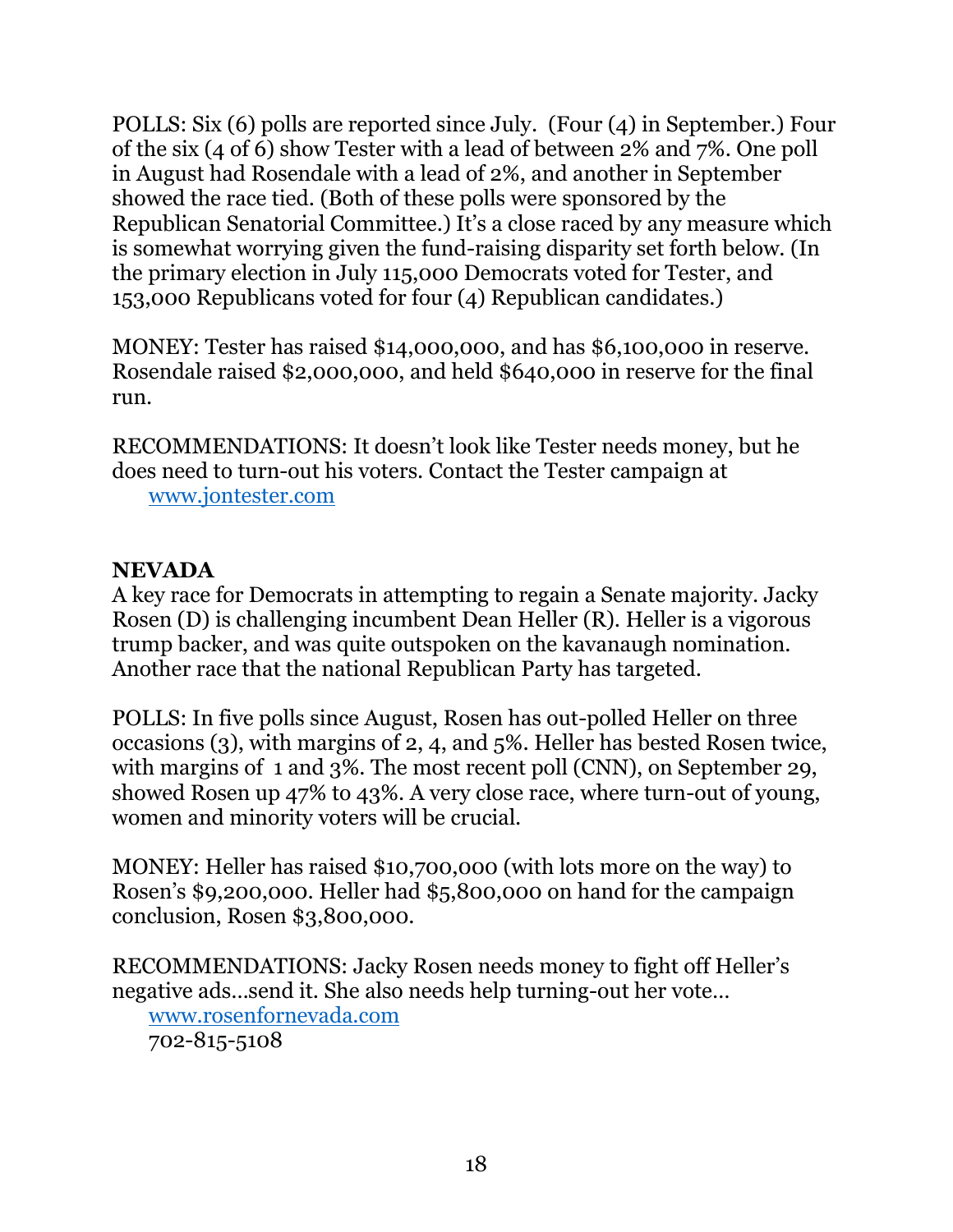#### <span id="page-18-0"></span>**NEW JERSEY**

Robert Menendez (D) is the incumbent, Bob Hugin (R) is the challenger. This is a state in which the national Republican Party (and its moneyed backers) have invested incredible sums of money. Republicans feel that this seat can easily be taken, since (as you may recall) Menendez was tried for public corruption a year ago (hung jury). Despite this, Menendez does remain fairly popular in New Jersey. Most pundits (Cook, Sabato, Fox, CNN, Real Clear Politics see this race as 'lean' to 'likely' Democratic.)

POLLS: All seven (7) available polls since August show Menendez in the lead, by an average margin of between 6% and 7%. (The most recent poll – Quinnipiac on October 2nd – gives Menendez a lead of 11%.)

MONEY: Hugin has raised \$16,700,000 (!) to Menendez' \$8,900,000. Menendez has \$6,400,000 in reserve, Hugin \$8,100,000. Hugin has outspent Menendez over 2 to 1 to date, yet not improved his polling.

RECOMMENDATIONS: Democratic voters need to turn out (registered Democrats out-number Republicans in New Jersey by almost one million voters)…Menendez probably has sufficient funds for his final push to election day.

 [www.menendezfornj.com](http://www.menendezfornj.com/) 732-374-3577

### <span id="page-18-1"></span>**NORTH DAKOTA**

Heidi Heitkamp (D) is the incumbent, Kevin Cramer (R), the challenger. This is a seat the Democrats would like to hold, but it does not appear they will be able to do so. She has had some help from the national Democratic Party, but it appears she may have been abandoned in recent days.

POLLS: Only three polls have been published on this race. The most recent (by Gray TV?) shows Cramer with a 10% point lead. Heitkamp is a "blue dog" Democrat, and has not been overly popular during her tenure. She has been attacked on immigration policy, and more recently for her vote against the kavanaugh nomination. PAC spending money against her (on "issues") has been considerable.

MONEY: Heitkamp has raised \$10,900,000 as of last reporting, a considerable sum for a North Dakota Senate race. Cramer has raised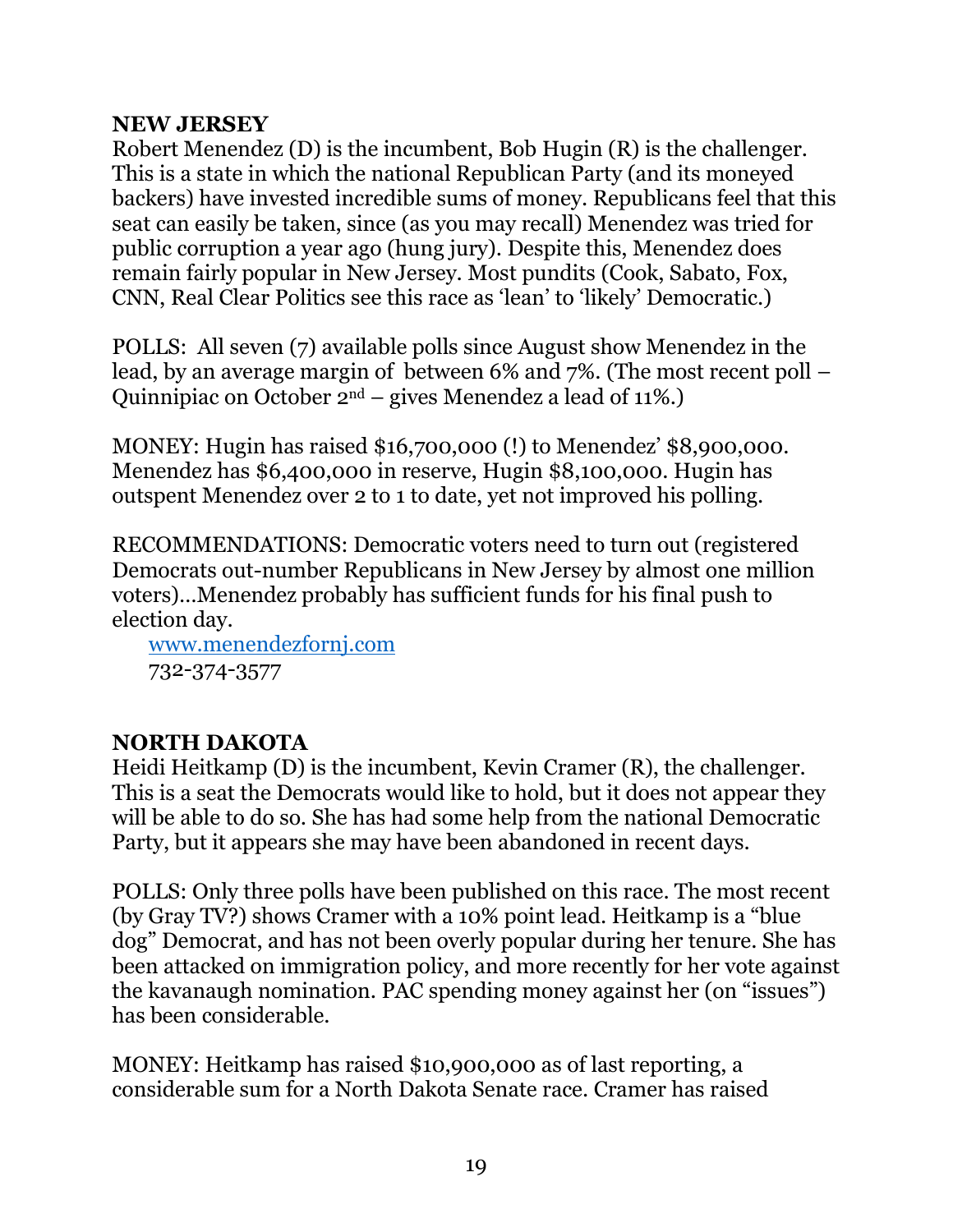\$3,200,000. To date Cramer has only spent \$1,200,000 in campaign funds, but with PAC attacks on Heitkamp he has increased his polling lead from 4% to 10% since June.

RECOMMENDATIONS: It doesn't appear to me a money issue here. The Democratic base in North Dakota is thin, and Heitkamp needs to turn out young voters and women to make this a contest. Help her do that:

 [www.heidifornorthdakota.com](http://www.heidifornorthdakota.com/) 701-232-8030

### <span id="page-19-0"></span>**TENNESSEE**

This is the seat being vacated by Bob Corker (R). Phil Bredesen (D), former governor, and Marsha Blackburn (R), current congresswoman, are the candidates. It's a very close race. Tennessee is a red state, but Bredesen was a popular two-term governor. Again, the national Republican Party, and their PACs, are heavily invested here.

POLLS: Five recent polls are split – Bredesen has emerged atop three (3) by 2%, 3% and 5%. Blackburn has out-polled Bredesen by 3% and 4% in the other two polls. (The two most recent polls, in the second week of September) were split: Blackburn leading in one by 3%, Bredesen in the other by 5%.

MONEY: Campaign funding is neck-and-neck – Bredesen has raised \$8,500,000 and Blackburn \$8,000,000. But reserves as the election approaches are profoundly lop-sided in Blackburn's direction – she has \$7,000,000 on hand to Bredesen's \$3,000,000.

RECOMMENDATIONS: Bredesen needs money for the end of this campaign. Send him some. He also needs to turn out his vote in the red state. Help him.

 [www.bredesen.com](http://www.bredesen.com/) 833-744-5486

# <span id="page-19-1"></span>**TEXAS**

Perhaps the most interesting Senate race. Beto O'Rourke (D), sitting Democratic congressman from El Paso, appears to be giving incumbent Ted Cruz (R), originally heavily favored in the contest, a real run for his money.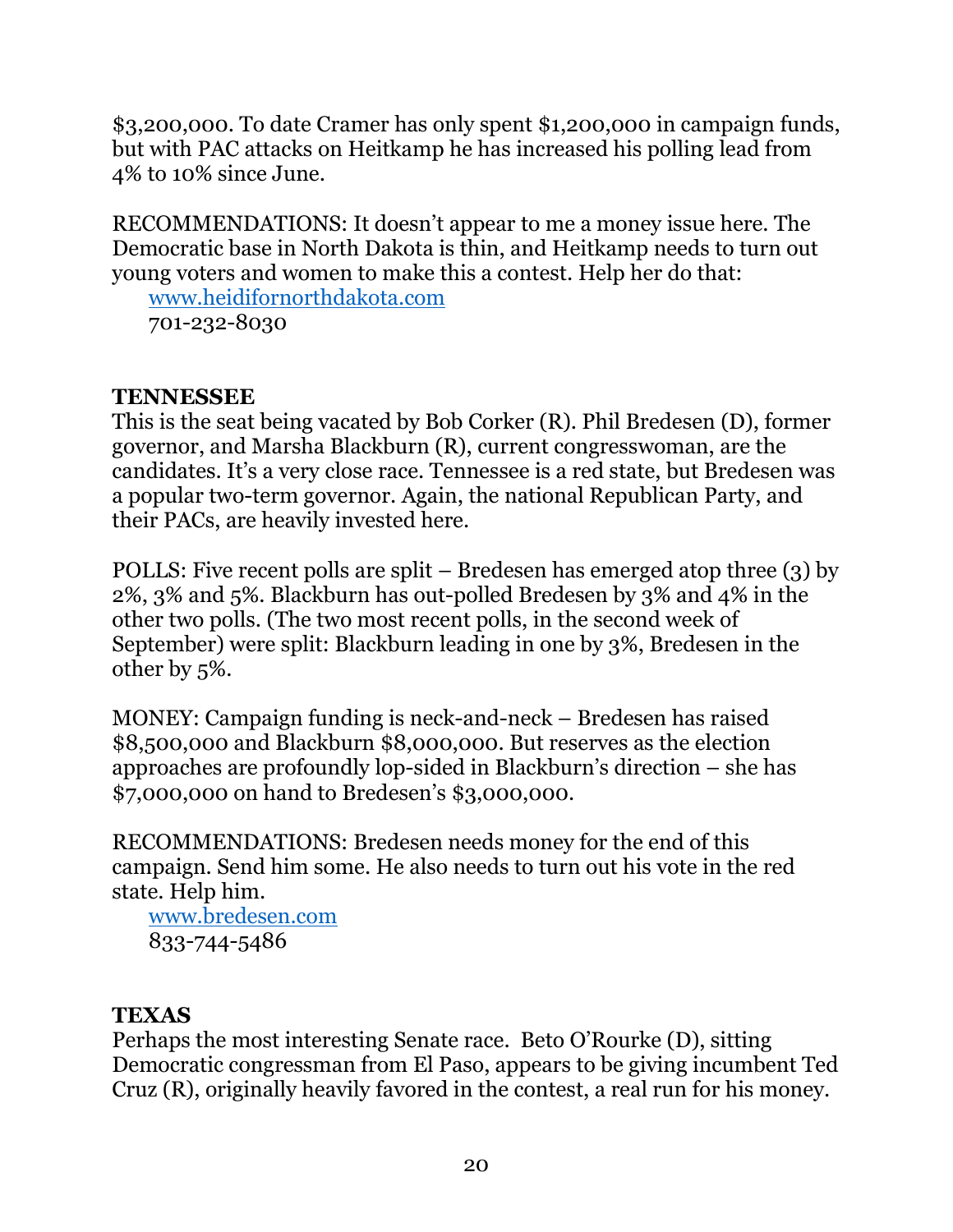Cruz has avoided the state in recent weeks; flooded tv with negative ads; debated O'Rourke and been bested (and has cancelled all future debates); and had Texas son Willie Nelson endorse O'Rourke (and hit the campaign trail with him). The race seems to be tightening.

POLLS: Of six polls published since August, Cruz leads in five (5), with margins of between 1% and 9%...O'Rourke captured one poll by a 2% margin. On September 20 Public Policy Polling had Cruz with a 3%. Many of the polls are based upon 'likely' voters. O'Rourke's game plan seems to be to turn-out lots of first time voters: Latinos and young people. We'll see how that goes.

MONEY: O'Rourke has rejected 'big' money – and relied upon individual donations. He has not been endorsed by President Obama, and been financially ignored by the national Democratic Party, yet has raised an astounding \$23.300,000……precisely what Cruz has raised from his national donor base. At last reporting (which is several weeks behind) O"Rourke held \$14,000,000 for the final weeks, Cruz had \$9,300,000.

RECOMMENDATIONS: I don't think O'Rourke needs the money, but I will send some anyway just to say I was on board for this rather incredible campaign. He does need help getting his newbie voters out….contact him…

 [www.betofortexas.com](http://www.betofortexas.com/) 915-247-2386

# <span id="page-20-0"></span>**WEST VIRGINIA**

Another 'must hold' senate for the Democrats. Joe Manchin (D) is the incumbent, Patrick Morrissey (R), the challenger.

POLLS: Five polls are available since August. One (by the Morrissey campaign) showed a tie. The others have shown Manchin holding a lead of between 6% and 10%. No national polling organization polls are available for this race.

MONEY: Manchin has raised \$7,500,000 to Morrissey's \$3,000,000. Manchin's reserves are \$6,300,000 at last reporting, to Morrissey's \$900,000.

RECOMMENDATIONS: This seat seems safe…no need for money. But we shouldn't be complacent. Help Manchin turn-out his voters!